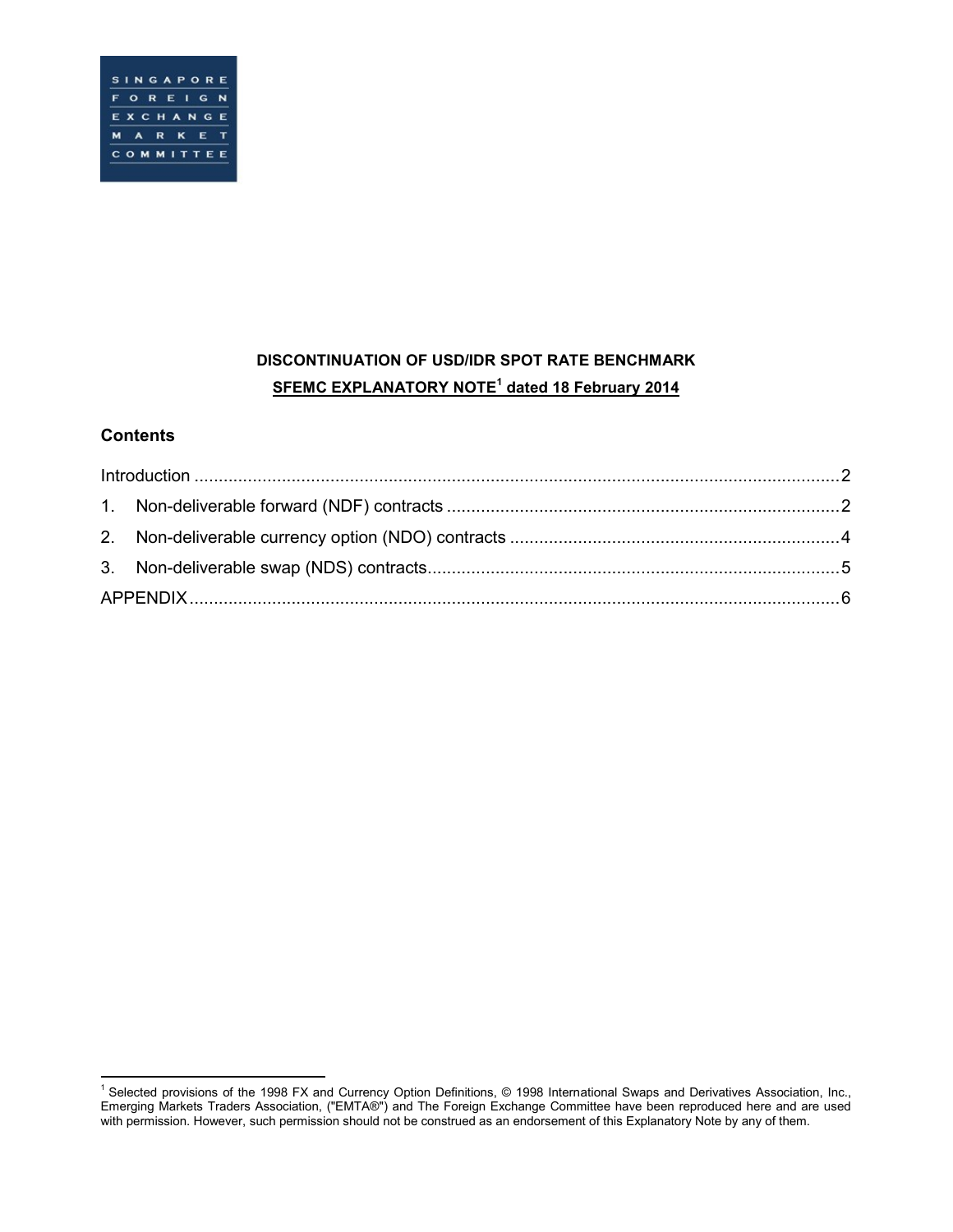### <span id="page-1-0"></span>**Introduction**

This Explanatory Note is being issued by the Singapore Foreign Exchange Market Committee (**SFEMC**) to assist market participants in their review of outstanding contracts that relate to the USD/IDR spot rate benchmark (denoted as "IDR VWAP" or "IDR03" in the 1998 FX and Currency Option Definitions) sponsored by ABS Benchmarks Administration Co Pte. Ltd. that will be discontinued. As set out in the SFEMC Statement dated 18 February 2014, the SFEMC has recommended that market participants should agree to amend their outstanding contracts to reference IDR JISDOR (IDR04) instead of IDR VWAP (IDR03). However, should parties fail to agree to make such amendments to their outstanding contracts, this Explanatory Note seeks to explain what will happen to such outstanding contracts pursuant to market standard template documents. Parties should note that if they come to a mutual agreement prior to settlement of such contracts, such mutual agreement will supersede the contractual fallbacks.

#### **This Explanatory Note is not intended as legal advice and each party remains responsible for considering its own documentation and the specific terms of its own trades and forming its own conclusion on the proper interpretation and consequences of the discontinuation of the relevant benchmarks.**

### <span id="page-1-1"></span>**1. Non-deliverable forward (NDF) contracts**

1.1 **NDF Template Terms for IDR/USD NDF contracts**: In respect of outstanding IDR/USD NDF contracts, it is assumed that these contracts are documented using the Template Terms (**NDF Template Terms**) for IDR/USD Non-Deliverable FX Transactions published by EMTA, Inc. (**EMTA**), the SFEMC and the Foreign Exchange Committee of New York (**FXC**). The NDF Template Terms specify Price Source Disruption as the sole Disruption Event and provide for the following Disruption Fallbacks:

- 1. Valuation Postponement
- 2. Fallback Reference Price: SFEMC IDR Indicative Survey Rate (IDR02)
- 3. Fallback Survey Valuation Postponement
- 4. Calculation Agent Determination of Settlement Rate

1.2 The NDF Template Terms stipulate that "*if Valuation Postponement applies, ... the Settlement Date shall be as soon as practicable, but in no event later than two Business Days after the date on which the Spot Rate is determined*".

1.3 **Summary of Disruption Fallbacks for IDR/USD NDF contracts**: In summary, if the primary settlement rate option is not available on the valuation date, valuation is rolled forward for a maximum of 14 calendar days. If the primary settlement rate option becomes available during that period, that rate will be used to settle the contract. Otherwise, at the end of the 14-day period, the fallback settlement rate option (the SFEMC IDR Indicative Survey Rate (IDR02)) will be used. Given that the SFEMC IDR Indicative Survey was introduced to provide a market-based fallback valuation mechanism, it was considered important to provide a reasonable opportunity for the SFEMC IDR Indicative Survey to begin to function properly. Thus, an additional 3 Business Days of postponement is built in for the SFEMC IDR Indicative Survey to yield a result. At the end of that period, if the SFEMC IDR Indicative Survey has not yielded a result, each contract will be settled through Calculation Agent Determination<sup>2</sup> (which necessarily means that contracts may be settled at different rates). A flow-chart of the process can be found in the Appendix.

 $\overline{a}$ <sup>2</sup> Section 5.2(f) of the FX Definitions provides that "*[u]nless otherwise specified in a Confirmation, if none of the applicable Disruption Fallbacks provides the parties with a means of determining the Settlement Rate or settling the Transaction, as the case may be, the Transaction will terminate in accordance with the provisions of "No Fault Termination"*". However, given that Calculation Agent Determination should yield a result, No Fault Termination (which is defined in Section 5.2(c)(ix) of the FX Definitions) should not come into play.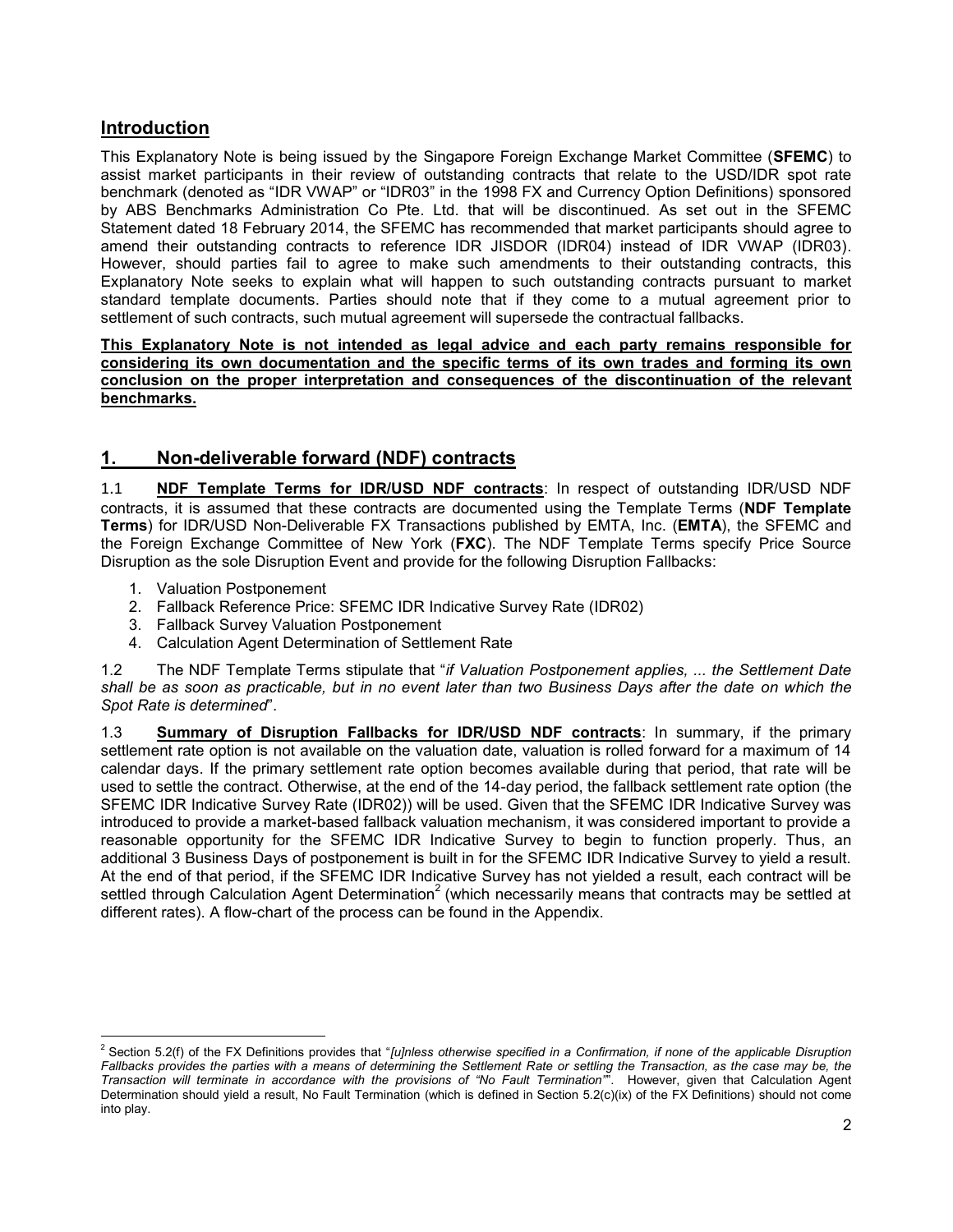#### 1.4 **Relevant definitions**:

"*Price Source Disruption*" is defined in Section 5.1(d)(xi) of the 1998 FX and Currency Option Definitions (**FX Definitions**) to mean "*it becomes impossible to obtain the Settlement Rate on the Valuation Date (or if different, the day on which rates for that Valuation Date would, in the ordinary course, be published or announced by the relevant price source)*".

"*Valuation Postponement*" is defined in the NDF Template Terms to mean "*for purposes of obtaining a Settlement Rate, that the Spot Rate will be determined on the Business Day first succeeding the day on which the Price Source Disruption ceases to exist, unless the Price Source Disruption continues to exist (measured from the date that, but for the occurrence of the Price Source Disruption, would have been the Valuation Date) for a consecutive number of calendar days equal to the Maximum Days of Postponement. In such event, the Spot Rate will be determined on the next Business Day after the Maximum Days of Postponement in accordance with the next applicable Disruption Fallback*". The "*Maximum Days of Postponement*" is defined in the NDF Template Terms as "*14 calendar days*".

"*Fallback Reference Price*" is defined in Section 5.2(c)(v) of the FX Definitions to mean "*that the Calculation Agent will determine the Settlement Rate for a Transaction on the relevant Valuation Date (or, if different, the*  day on which rates for that Valuation Date would, in the ordinary course, be published or announced) *pursuant to the first of the alternate Settlement Rate Options, if any, specified as a Fallback Reference Price for such purpose in these Definitions or the related Confirmation that is not subject to a Disruption Event*".

"*Fallback Survey Valuation Postponement*" is defined in the NDF Template Terms to mean "*that, in the*  event that the Fallback Reference Price is not available on or before the 3<sup>rd</sup> Business Day (or day that would *have been a Business Day but for an Unscheduled Holiday) succeeding the end of either (i) Valuation Postponement for Price Source Disruption, (ii) Deferral Period for Unscheduled Holiday, or (iii) Cumulative Events, then the Settlement Rate will be determined in accordance with the next applicable Disruption Fallback on such day. For the avoidance of doubt, Cumulative Events, if applicable, does not preclude postponement of valuation in accordance with this provision*".

"*Calculation Agent Determination of Settlement Rate*" is defined in Section 5.2(c)(ii) of the FX Definitions to mean "*that the Calculation Agent will determine the Settlement Rate (or a method for determining the Settlement Rate), taking into consideration all available information that in good faith it deems relevant*".

"*Settlement Rate*" is defined in Section 1.16(c) of the FX Definitions to mean "*for any Valuation Date in respect of a Settlement Date, the currency exchange rate equal to (i) the Settlement Rate specified or otherwise determined as provided in the related Confirmation or, (ii) if a Settlement Rate or a means of determining a Settlement Rate is not so specified, the Spot Rate for that Valuation Date*".

"*Valuation Date*" is defined in Section 1.16(f) of the FX Definitions to mean "*each date (i) specified as the Valuation Date or otherwise determined as provided in the related Confirmation ... which is a day in respect of which a Spot Rate is to be determined for purposes of determining the Settlement Rate*".

"*Spot Rate*" is defined in Section 1.16(e) of the FX Definitions to mean "*for any Rate Calculation Date, the currency exchange rate determined in accordance with the specified (or deemed specified) Settlement Rate Option, or if a Settlement Rate Option is not specified (or deemed specified), the currency exchange rate at the time at which such rate is to be determined for foreign exchange transactions in the relevant Currency Pair for value on the Settlement Date, as determined in good faith and in a commercially reasonable manner by the Calculation Agent*".

"*Rate Calculation Date*" is defined in Section 1.16(a) of the FX Definitions to mean "*the Valuation Date ...*".

1.5 **Price Source Disruption**: **The discontinuation of the IDR VWAP (IDR03) spot rate would lead to a Price Source Disruption for the relevant NDF contracts, leading to the operation of the Disruption Fallbacks.**

1.6 **Application of the Disruption Fallbacks to IDR/USD NDF contracts**: The first Disruption Fallback, Valuation Postponement provides that if the Price Source Disruption ceases within the next 14 calendar days, then the Settlement Rate will be the IDR VWAP (IDR03) spot rate that next appears on the relevant Screen Page following the original Valuation Date. However, if the Price Source Disruption continues, then at the end of the 14-calendar day period, the second Disruption Fallback, Fallback Reference Price, will apply. On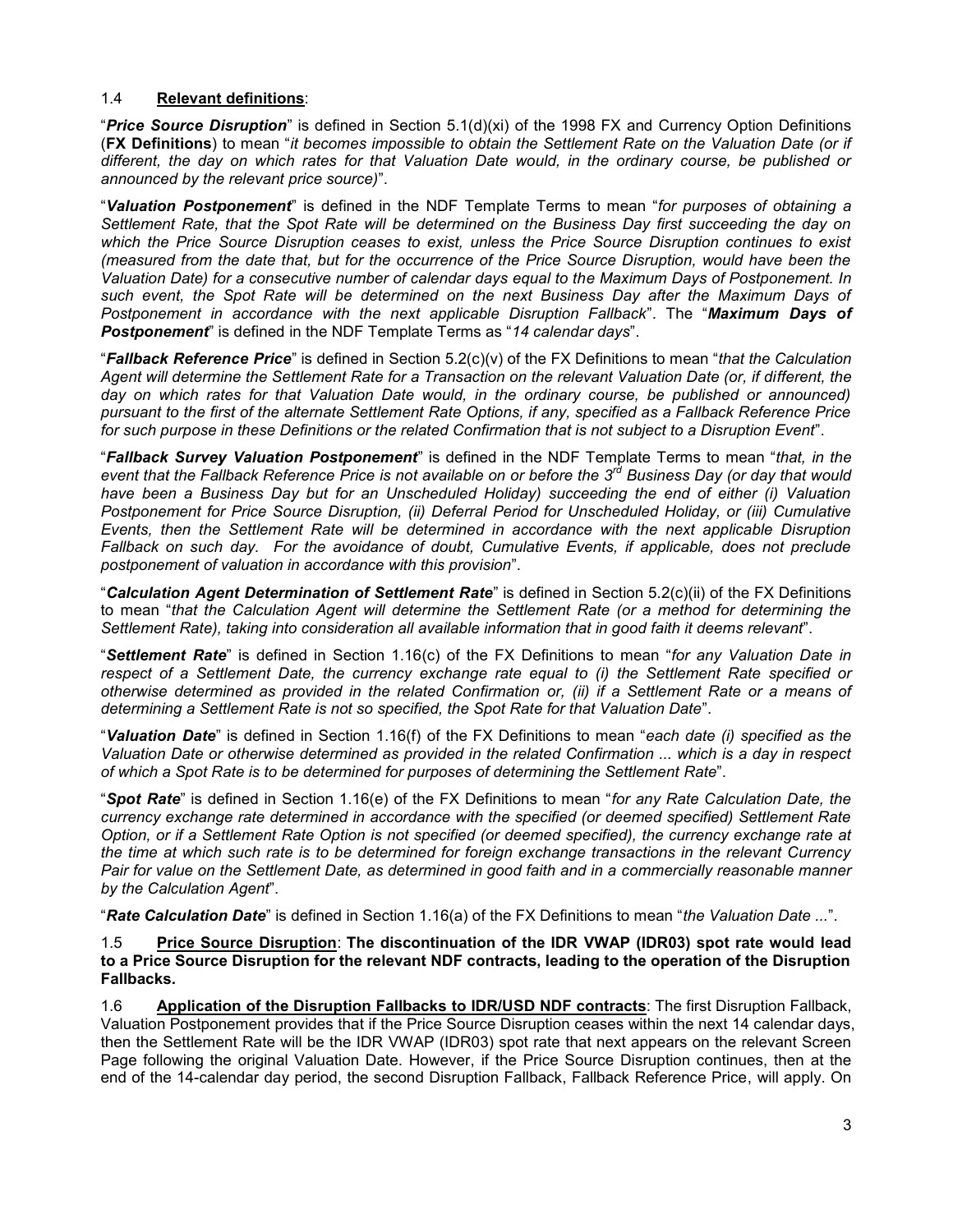the 15<sup>th</sup> calendar day (if that is a Business Day<sup>3</sup>, otherwise on the next Business Day), the Calculation Agent is to determine the Settlement Rate by reference to the SFEMC IDR Indicative Survey Rate (IDR02)<sup>4</sup>. If the SFEMC IDR Indicative Survey Rate (IDR02) is not available on that date, then the third Disruption Fallback, Fallback Survey Valuation Postponement, will apply. This requires the Calculation Agent to determine the Settlement Rate by reference to the SFEMC IDR Indicative Survey Rate (IDR02) if it becomes available on the next 2 Business Days. If the SFEMC IDR Indicative Survey Rate (IDR02) does not become available by the 3<sup>rd</sup> Business Day, then the fourth Disruption Fallback, Calculation Agent Determination of Settlement Rate<sup>5</sup>, will apply on that 3<sup>rd</sup> Business Day.

1.7 **Example of Disruption Fallback time-line for IDR/USD NDF contracts**: As an example of the time-line for IDR/USD NDF contracts:

| 1 Sep                 | 14 Sep             | 15 Sep                    | 16 Sep             | 17 Sep                 |
|-----------------------|--------------------|---------------------------|--------------------|------------------------|
| (Mon)                 | (Sun)              | (Mon)                     | 'Tue)              | (Wed)                  |
| <b>Valuation Date</b> | End of 14-calendar | Fallback                  | Fallback           | Fallback               |
|                       | day period         | Reference Price           | Reference Price    | Reference Price        |
|                       |                    | (1 <sup>st</sup> attempt) | $(2^{nd}$ attempt) | $(3^{rd}$ attempt)     |
|                       |                    |                           |                    | Calculation<br>Agent   |
|                       |                    |                           |                    | Determination<br>οf    |
|                       |                    |                           |                    | <b>Settlement Rate</b> |

1.8 **Conclusion in respect of IDR/USD NDF contracts**: **Given the discontinuation of the IDR VWAP (IDR03) spot rate benchmark and that the SFEMC will not conduct an SFEMC IDR Indicative Survey, this means that the Settlement Rate will be the prevailing spot rate on the day that falls 14 calendar days plus 3 Business Days after the original Valuation Date as determined by the Calculation Agent pursuant to the fourth Disruption Fallback, Calculation Agent Determination of Settlement Rate.**  .<br>Settlement of the contract must take place no later than 2 Business Days<sup>6</sup> after the Settlement Rate is **determined. No compensation is payable by either party to the other in respect of the delayed settlement.**

#### <span id="page-3-0"></span>**2. Non-deliverable currency option (NDO) contracts**

2.1 **NDO Template Terms for IDR/USD NDO contracts**: In respect of outstanding IDR/USD NDO contracts, it is assumed that these contracts are documented using the Template Terms (**NDO Template Terms**) for IDR/USD Non-Deliverable Currency Option Transactions published by EMTA. Like the NDF Template Terms, the NDO Template Terms specify Price Source Disruption as the sole Disruption Event and provide for the same Disruption Fallbacks.

2.2 Further, like the NDF Template Terms, the NDO Template Terms stipulate that "*if Valuation Postponement applies, ... the Settlement Date shall be as soon as practicable, but in no event later than two Business Days after the date on which the Spot Rate is determined*".

2.3 **Conclusion**: **As such, the discussion in Section 1 above applies** *mutatis mutandis* **to such NDO contracts.**

 $\overline{a}$  $3$  This will be Valuation Date Business Day which will be Jakarta and Singapore for IDR/USD contracts.

<sup>&</sup>lt;sup>4</sup> If there are sufficient responses, the SFEMC Indicative Survey Rate will be published at 3:30 p.m. Singapore time on that day or as

soon thereafter as practicable.<br><sup>5</sup> The Settlement Rate determined pursuant to any of the Disruption Fallbacks, including Calculation Agent Determination of Settlement Rate, will be the prevailing spot rate and not what the spot rate would have been on the original Valuation Date. The definition of "Settlement Rate" refers to "*any Valuation Date in respect of a Settlement Date*"; the definition of "Valuation Date" refers to "*a day in respect of which a Spot Rate is to be determined for purposes of determining the Settlement Rate*"; and the definition of "Spot Rate" refers to "*the currency exchange rate at the time at which such rate is to be determined for foreign exchange transactions in the relevant Currency Pair for value on the Settlement Date*" (emphasis added). In short, the Settlement Rate should be determined bearing in mind the Settlement Date and hence, the Calculation Agent should determine the prevailing spot rate and not what the spot rate would have been on the original Valuation Date.<br><sup>6</sup> This will be Sottlement Date Busing

This will be Settlement Date Business Day which will be New York.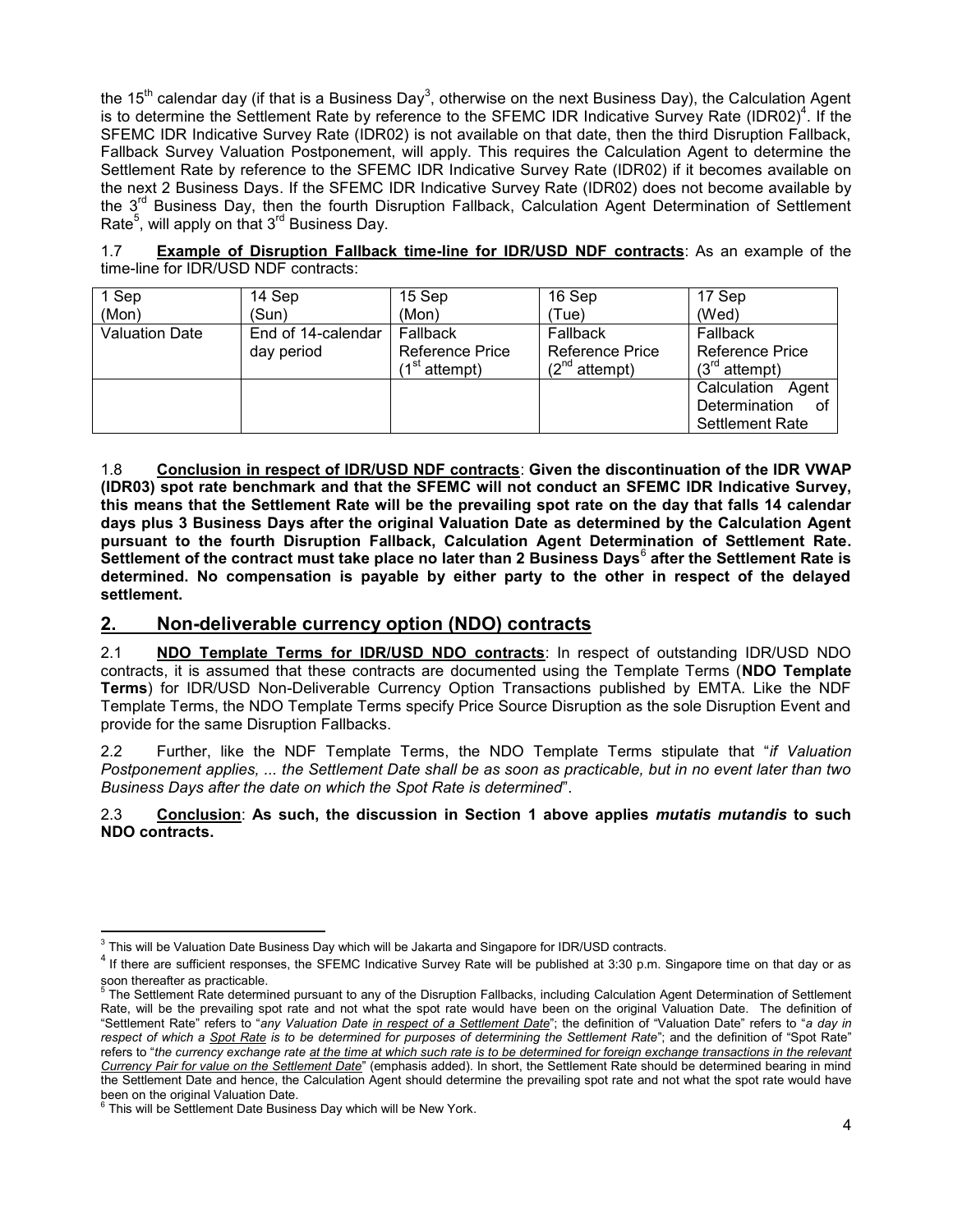## <span id="page-4-0"></span>**3. Non-deliverable swap (NDS) contracts**

3.1 **NDS Templates**: In respect of outstanding NDS contracts, it is assumed that these contracts are documented using the revised form of confirmation that incorporates inter alia the Non-Deliverable Swap Transaction Standard Terms Supplement, as published by the International Swaps and Derivatives Association, Inc. (**ISDA**) and effective on August 6, 2013 (**2013 NDS Template**).

3.2 In respect of IDR, like the NDF Template Terms, the 2013 NDS Template specifies Price Source Disruption as the sole Disruption Event and provide for the same Disruption Fallbacks.

3.3 The 2013 NDS Template stipulates that "*if Valuation Postponement applies, then the Settlement Date relating to such Scheduled Valuation Date shall be as soon as practicable, but in no event later than the day which is the number of Business Day(s), as specified under the column headed "Number of Business Day(s) for Settlement Date term" in the Fallback Matrix for the applicable Currency Pair, after the date on which the Spot Rate for such Settlement Date is determined. If any Settlement Date is adjusted in accordance with the preceding sentence, then such adjustment (and the corresponding payment obligations to be made on such dates) shall apply in respect of both parties, and provided further that no such adjustments shall be made in respect of Period End Dates (including the Termination Date) for the purpose of determining the Calculation Periods*". The relevant column of the Fallback Matrix specifies two Business Days in respect of IDR.

3.4 **Conclusion**: **As such, the discussion in Section 1 above applies** *mutatis mutandis* **to such NDS contracts<sup>7</sup> . No additional interest will be payable in respect of the delayed settlement under the 2013 NDS Template and no adjustments will be made to the Calculation Periods as a result of such delayed settlement.**

 $\overline{a}$ 

 $<sup>7</sup>$  Note that Settlement Date Business Day differs from that in the NDF contracts.</sup>